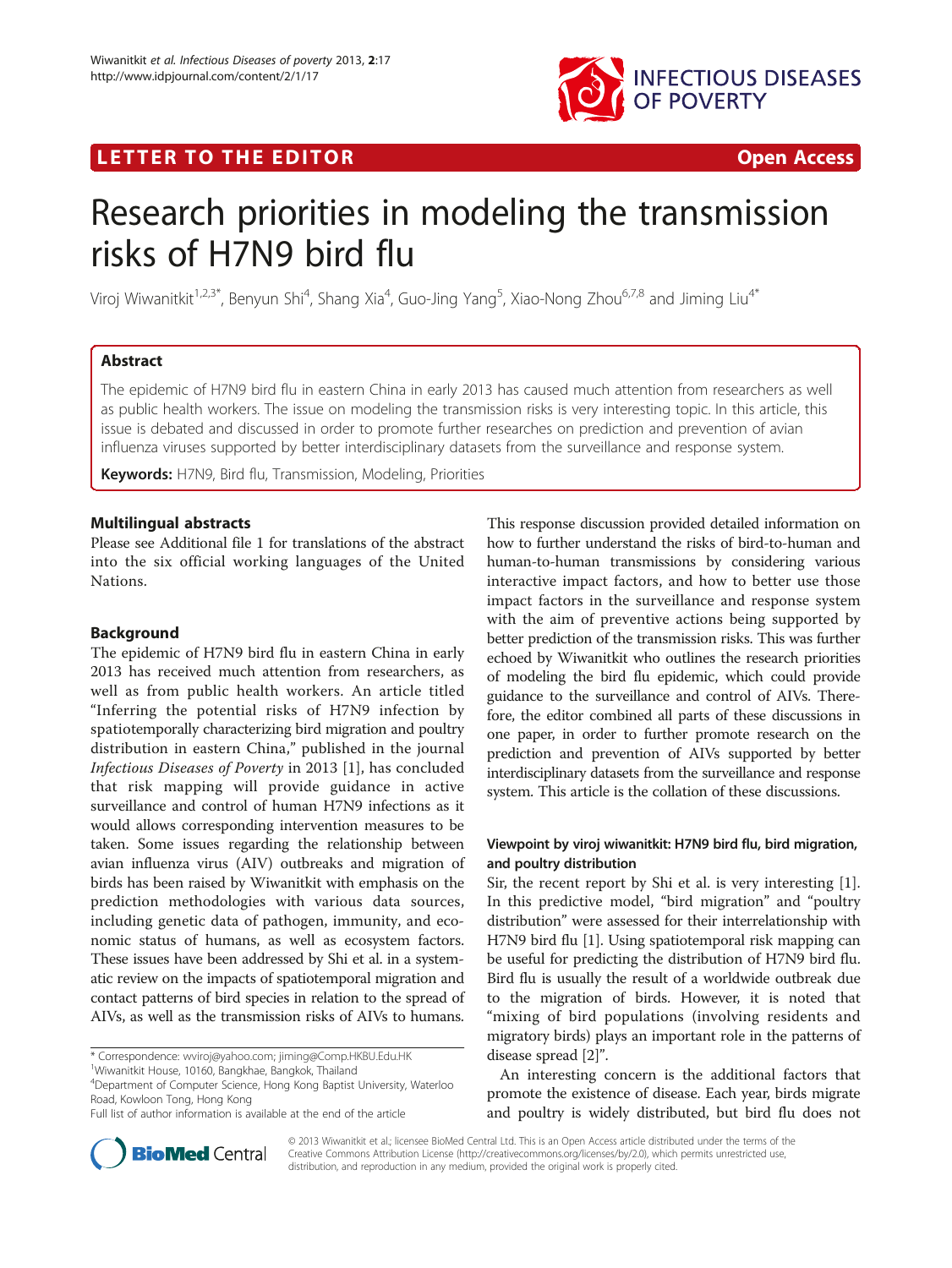break out each year. The effect of migration strategies on the occurrence of the disease is also widely discussed. A report from the USA showed an interesting observation that the prevalence of the virus and its diversity did not differ in birds with different migration strategies [\[3\]](#page-4-0). Muzyga et al. reported that outbreaks were related to latitude, but not to migration or habitats [\[4](#page-4-0)]. The mismatch between timing of the outbreaks and the migration of birds can also be observed [[4](#page-4-0)]. In fact, the circulation of a virus among a bird population in a specific setting is dynamic and varies on season. A recent study on the avian influenza virus (AVI) among a bird population in Ukraine is a good example which demonstrates the differences between viruses in different seasons [\[5](#page-4-0)]. Some previous studies mentioned the importance of immunity to infection in birds in relation to the existence of bird flu. In fact, the seasonal change of immunity is mentioned as an important pathobiology process [[6\]](#page-4-0). Hegemann et al. studied how "immune function in a free-living bird varies over the annual cycle", and found a significant variation in immunity across the annual cycle; as well as that the observation differed between years [[7\]](#page-4-0). Hegemann et al. said that "fluctuating environmental conditions that vary among years [are] likely [to] contribute to the immunological variation [[7](#page-4-0)]". Hence, the occurrence of the virus seems to not be directly related to the migration of birds.

The first problem of emerging bird flu is usually the 'unpredicted' and 'never predicted' sense mutations of influenza virus that trigger cross-species infection. The existence of a virus in a new setting might be proved by a genetic study [\[8](#page-4-0)]. However, the detection of mutated virus is usually an observation after the outbreak of the disease [[9,10\]](#page-4-0). In fact, there are some surveillance programs on the circulating virus among birds in many countries, such as Bangladesh [\[11](#page-4-0)], Vietnam [[12\]](#page-4-0), Indonesia [\[13](#page-4-0)], Iran [[14](#page-4-0)], as well as others. Based on the data from surveillance, the isolated viruses had a broad range of genotypes indicating variability within genotypes [[15](#page-4-0)]. Of interest, the mutated virus that causes emerging bird flu has never been determined despite surveillance being continuously done prior to the influenza emerging [[16\]](#page-4-0). Due to unpredicted mutation, the new virus occurs and becomes the new problematic human pathogen.

Then, the humans at risk––especially those who have low immunity and live in poor communities––get attacked. This results in the wide spreading of bird flu in humans. The success in disease control at the human phase is not related to poultry control therefore, the data on ecology of birds might be limitedly useful for outbreak management in this particular phase. There are differences in the successes of disease control in different countries despite the same practice of destroying sick birds being implemented [[17](#page-4-0)]. Pavade et al. reported that the countries with high-income economies had fewer and shorter bird flu

outbreaks, and the eradication times for controlling the infections were also shorter [\[17\]](#page-4-0).

In the case of an outbreak, the complexity of bio- and social- aspects of disease distribution should be kept in mind. Economic constraints have many effects on disease control [\[18](#page-4-0)]. In a low-income country, the local population might not be able to avoid having poultry in the backyards of their homes as it is their food source [[19](#page-4-0)]. They might have close contact with poultry and its feces, and take the risk to be in contact with it, due to poverty [[19](#page-4-0)]. In addition, the control of the disease cannot be successful if there is no concern for the underlying social geography. A good example is the difficulty in control bird flu in case of transboundary virus circulation among different countries with different political concepts [[20\]](#page-4-0). Developing models based on both biological and socioeconomic data should be considered.

# Response by Benyun Shi, Shang Xia, Guo-Jing Yang, influenza viruses through interactive impact factors.

The global spread of avian influenza viruses (AIVs) has always been, and continues to be, a critical threat to humans––and may result in enormous problems for public health. Professor Wiwanitkit has raised some issues concerning: (i) the relationship between the occurrence/timing of outbreaks and migration of birds, (ii) the emergence of a new virus due to unpredicted mutations, (iii) the risks humans with low immunity and low incomes face, and (iv) the impact of some biological and sociological factors to the existence of AIVs. All these issues touch the complex nature of bird flu epidemic, surveillance, and control. We would like to offer the following points for clarification, as well as for further discussion.

Generally speaking, the global spread of AIVs is a complex process which may depend on many factors, such as the location and timing of virus emergence, host species infected, viral characteristics and pathogenicity, and unforeseen stochastic events (e.g., rare cold weather) [[21](#page-4-0)]. In light of the issues raised by Professor Wiwanitkit concerning the roles of the mixing of bird populations and the complexity of biological and social aspects of disease distribution, we would like to put forward the following in-depth discussion about the impacts of bird migration on the spread of AIVs, as well as the transmission risks of AIVs to humans. Specifically, we would like to emphasize three fundamental issues, namely, (i) predicting the spread of a complete (unreassorted whole genome) AIV by identifying the migration flyways of different bird species, (ii) assessing the potential emergence of new AIVs via genetic reassortment by quantifying the contact patterns of birds sharing habitats/stopovers, and (iii) understanding the risks of bird-to-human and humanto-human transmissions by considering various interactive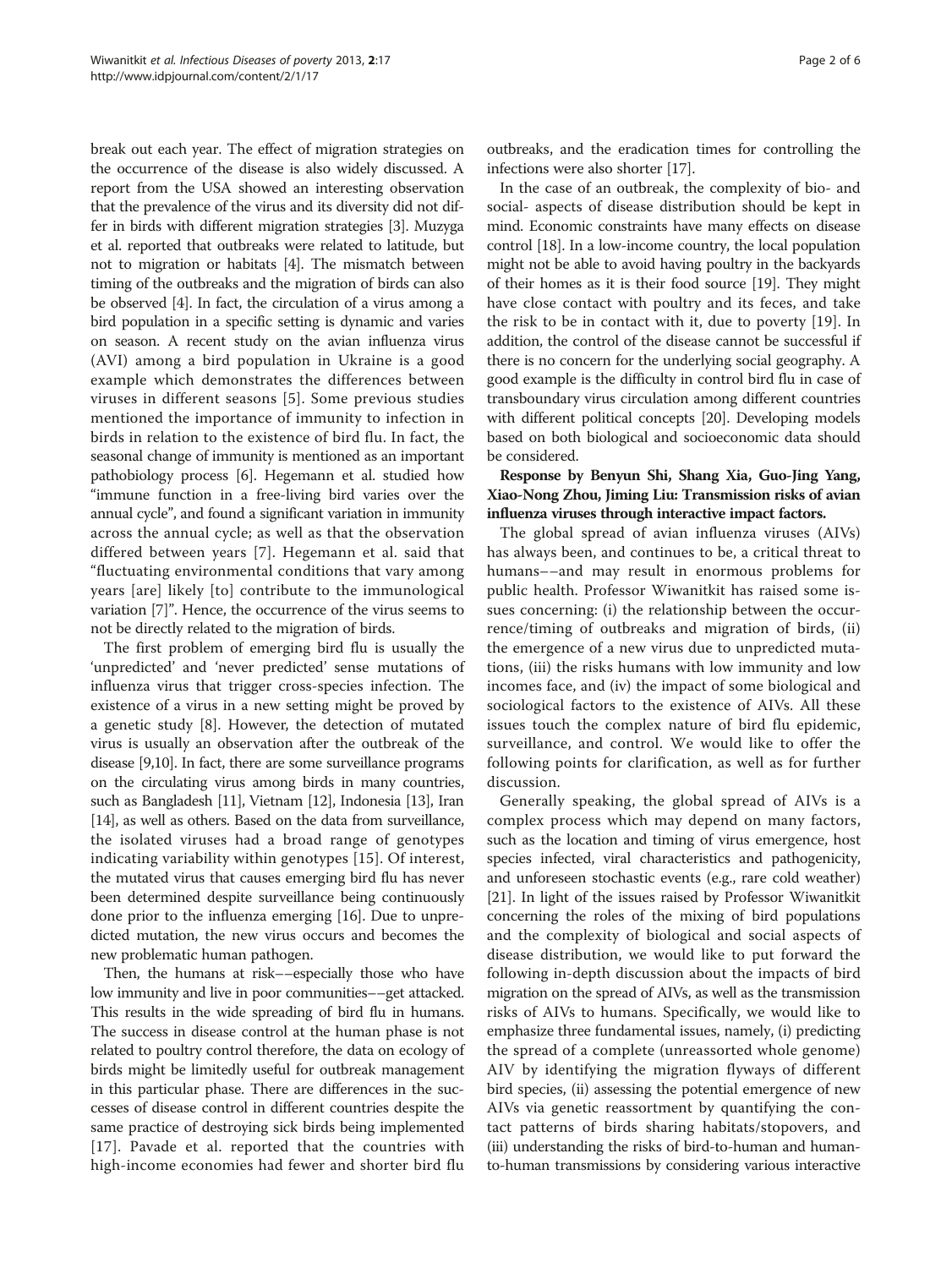impact factors, such as biological, demographical, socioeconomic, and environmental.

Regarding the first issue, evidence has indicated that migratory birds contribute, in part, to the spatial epidemic spread of AIVs, such as the worldwide H5N1 outbreaks [[22,23](#page-4-0)]. At a global/coarse scale, the intercontinental flyways of migratory birds (e.g., the East Asian/Australia flyway), and flyways within a continent (e.g., Atlantic, Central, Mississippi, and Pacific flyways within North America [[24\]](#page-4-0)) have been assessed using bird banding, satellite tracking, and other techniques. To a certain extent, such pathways can help assess the introduction pathways of an AIV between continents/countries [[21\]](#page-4-0). We would argue that the bird migration patterns on a finer scale (e.g., within a country/province) could be helpful for predicting the spread of a complete AIV during a short time period, like the H7N9 outbreak in eastern China from February to May 2013 [[1\]](#page-4-0). Moreover, since the spread of AIVs depends on the host species that have been infected, it becomes extremely important for us to identify the flyways of individual bird species, which may exhibit heterogeneous spatiotemporal patterns. By taking into consideration both the migration of infected bird species and the possible inter-species transmissions of the virus (e.g., due to the overlapping of flyways), we will be able to quickly respond to a potential outbreak based on the location and timing of its emergence.

With respect to the second issue, migratory birds, as a natural reservoir, play important roles in the emergence of new AIVs via genetic reassortment. Reassortment can only occur when individuals are co-infected by multiple low pathogenic AIV strains. For example, recent studies have shown that the reassortment of at least four origins contributes to the emergence of the avian influenza H7N9. They are: East Asian duck origin for hemagglutinin (HA), European wild duck for neuraminidase (NA), and at least two H9N2 chicken viruses for the internal genes [\[25,26](#page-4-0)]. Phylogenetic analysis on the historically recorded AIVs indicates that genetic reassortment is most likely the cause of divergent gene pools of AIVs across large geographic scales [\[27\]](#page-4-0). Moreover, evidence has shown that mixed lineage viruses are usually found in locations where migratory flyways overlap. In this case, to assess the location and timing of the potential emergence of new AIVs, it would be helpful for us to identify migratory hotspots by quantifying the contact patterns of bird species (involving residents and migratory birds) sharing habitats and stopovers [[28\]](#page-5-0). By doing so, active surveillance on the frequency of reassortment can be effectively implemented so as to prevent the outbreak of new highly pathogenic AIVs (HPAIVs) [\[29-31\]](#page-5-0).

At present, a large quantity of observation data can be collected using various methods (e.g., bird banding and satellite tracking [[5,](#page-4-0)[32](#page-5-0)]) to assess the bird migration and

contact patterns. For example, the United States Geological Survey (USGS) has documented more than ten thousands movements of aquatic birds between 1920 and 2013 [\[33](#page-5-0)]. The Cornell Lab of Ornithology has conducted a citizen science project (i.e., eBird), which has collected millions of bird observations––and the general public collated and presented the information on the location, data, species and other information throughout North America through the eBird Web application [\[34](#page-5-0)]. In China, similar bird observation data have been collected by the China Bird Watching Network, which is maintained by the Hong Kong Bird Watching Society [[35\]](#page-5-0). All these data can help assess the migration patterns of a particular bird species and the contact patterns between different species on a finer scale. For example, machine-learning methods have been adopted to estimate the bird migration patterns from eBird observation data [[36,37\]](#page-5-0). Spatiotemporal data analysis, such as exploratory models [\[38](#page-5-0),[39\]](#page-5-0) and spatial clustering [\[40](#page-5-0)-[42](#page-5-0)], have also been used to identify hotspots and further assess the bird contact patterns. The wellelaborated bird migration and contact patterns will in turn contribute to our better understanding of both the spread of the disease at the global level and the virus evolution at the genetic level.

Even for the aforementioned two issues considering only the prevalence of AIVs in bird species, experimental studies have shown that the susceptibility to infection varies not only by virus subtypes, but also by the species exposed [[43,44\]](#page-5-0).

As for the third issue concerning the bird-to-human and human-to-human transmissions, there is potential for the spread of AIVs to become more complex, and subject to a series of interactive biological, demographical, socioeconomic, and environmental factors. As commented on by Professor Wiwanitkit, unpredicted mutations may change viral characteristics and pathogenicity, as well as the mode of transmission. For example, it has been verified recently that one strain of the H7N9 virus appears to spread easily through the air between ferrets due to mutations, which spotlights the risks of mammal-to-mammal spread [\[45](#page-5-0)]. Meanwhile, age-specific and location-specific human immunities to AIVs, which may be highly related to historical exposures of the host population, are also of critical importance for the spread of the disease [[46](#page-5-0)-[49](#page-5-0)]. Once the human-to-human transmission is confirmed, more impact factors should be carefully considered, such as human mobility and contact patterns [[50,51](#page-5-0)], and social influence [[52](#page-5-0)-[54](#page-5-0)]. We agree with Professor Wiwanitkit in this regard and believe that it would be essential for us to study the spread of AIVs from a novel, complex systems perspective.

In summary, quantifying bird migration and contact patterns on a finer scale will contribute to both the prediction of the spread of the disease at the global level and the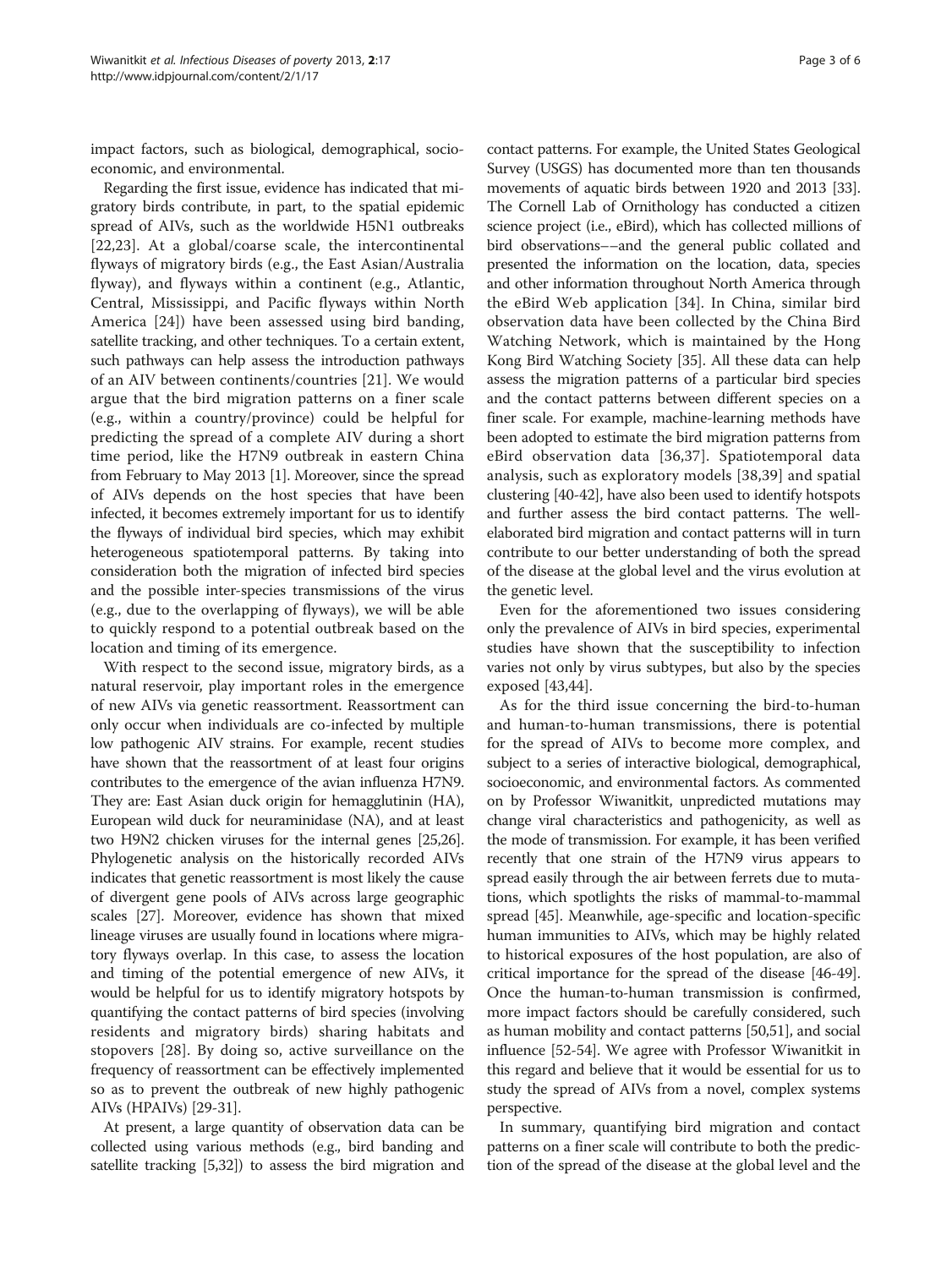assessment of potential reassortment of AIVs at the genetic level. Accordingly, the results will offer public health managers new insights into (i) how to implement active surveillance before the outbreak of an AIV, and (ii) how to quickly respond to the outbreak of an AIV at the beginning of its spread. To further carry out systematic modeling of the global spread of bird flu and hence understand the impacts of interactive factors across different scales, interdisciplinary research efforts and international collaboration will be extremely important.

# Response by viroj wiwanitkit: research priorities of modeling transmission risks of bird flu

Prof Liu et al. gave very useful information and discussions on the "transmission risks of avian influenza viruses through interactive impact factors." In conclusion, Prof Liu et al. mentioned the usefulness of "quantifying bird migration and contact patterns on a finer scale" in two main ways: (a) an alternative way for active surveillance of the possible outbreak of AIVs, and as (b) a tool or a guidance for the early-phase predictions of an outbreak. Without a doubt, the best model has to be further developed. A model which includes the impacts of interactive factors across different scales is our aim.

As Prof Liu et al. noted, interdisciplinary work and international collaboration is needed for the success in developing such a model that can be useful worldwide. In fact, this is the concern that has been raised by some experts [\[55-57](#page-5-0)]. For example, the group of El-Zoghby et al. in Egypt called for "global collaboration" to set an effective surveillance system to fight AIVs [\[55\]](#page-5-0). Abdelwhab et al. also interestingly mentioned that there could be no success in controlling the situation of an AIV outbreak in a nation, which was in this case Egypt, without international collaboration [\[56\]](#page-5-0). In fact, the attempt to form the collaboration has already been made. A good example is the "The 2008 FAO-OIE-WHO Joint Technical Consultation on Avian Influenza at the Human Animal Interface." [\[58,59](#page-5-0)].

There is no doubt that there is still a long way to go, and many further efforts and challenges ahead for medical scientists and analytics researchers. It is necessary to plan for success to be achieved. At present, the research priorities for the current situation should focus on the following:

A. The collection of data from each setting is very important. Since the model has to be based on data, more data mean a more accurate model. To get the best data in each setting, interdisciplinary teams should work to collect the data in a holistic way, covering biological, physical, social, and humanistic facets [\[60\]](#page-5-0). A good example is the work published by Vanthemsche et al. [\[61\]](#page-5-0).

- B. Bridging or fusing data from different sources to form the final "homogenized" data has to be done. This is the first step to developing a perfect, systematic model of the global spread of bird flu. A good example is the attempt by Breton et al. to use an in silico technique for manipulating international grid data for the integration of existing data sources towards a global surveillance network [[62\]](#page-5-0).
- C. An effective predictive model has to be developed. The important key for success of the derived model for prediction of the situation is its sensitivity to correspond to the dynamic nature of an AIV outbreak. The use of advanced mathematical modeling and innovative informatics techniques might be a way to predict "risk", not "existence", for the occurrence of an outbreak early. To correspond to a new emerging influenza, the model that can perform an immediate identification of an impending epidemic and pandemic strains can be hugely successful in combating influenza [\[63](#page-5-0)].

Finally, it should be emphasized that the model, and the surveillance and response system, should be continuously operated and improved. The sustainability is very important.

## List of research priorities

- Data Collection: A rich set of relevant data across different scales (e.g., biological, demographical, socioeconomic, and environmental data) should be continuously collected, carefully maintained, and publicly shared through an interdisciplinary team effort.
- Data Processing: Advanced data analytics technologies (e.g., machine learning, data mining, and spatiotemporal exploratory methods) should be developed to process the available large-scale, sparse, or even biased datasets.
- Complex Systems Modeling: A systematic modeling approach, which bridges data from various sources at different scales, should be developed to best understand the transmission risks of AIVs to humans from a complex systems' perspective.
- Risk Prediction: Prediction models with both shortterm and long-term estimations for bird-to-human and human-to-human transmission risks should be developed and deployed so as to offer public health authorities and practitioners with new insights into, as well as new tools for, both active surveillance and infection control of AIVs.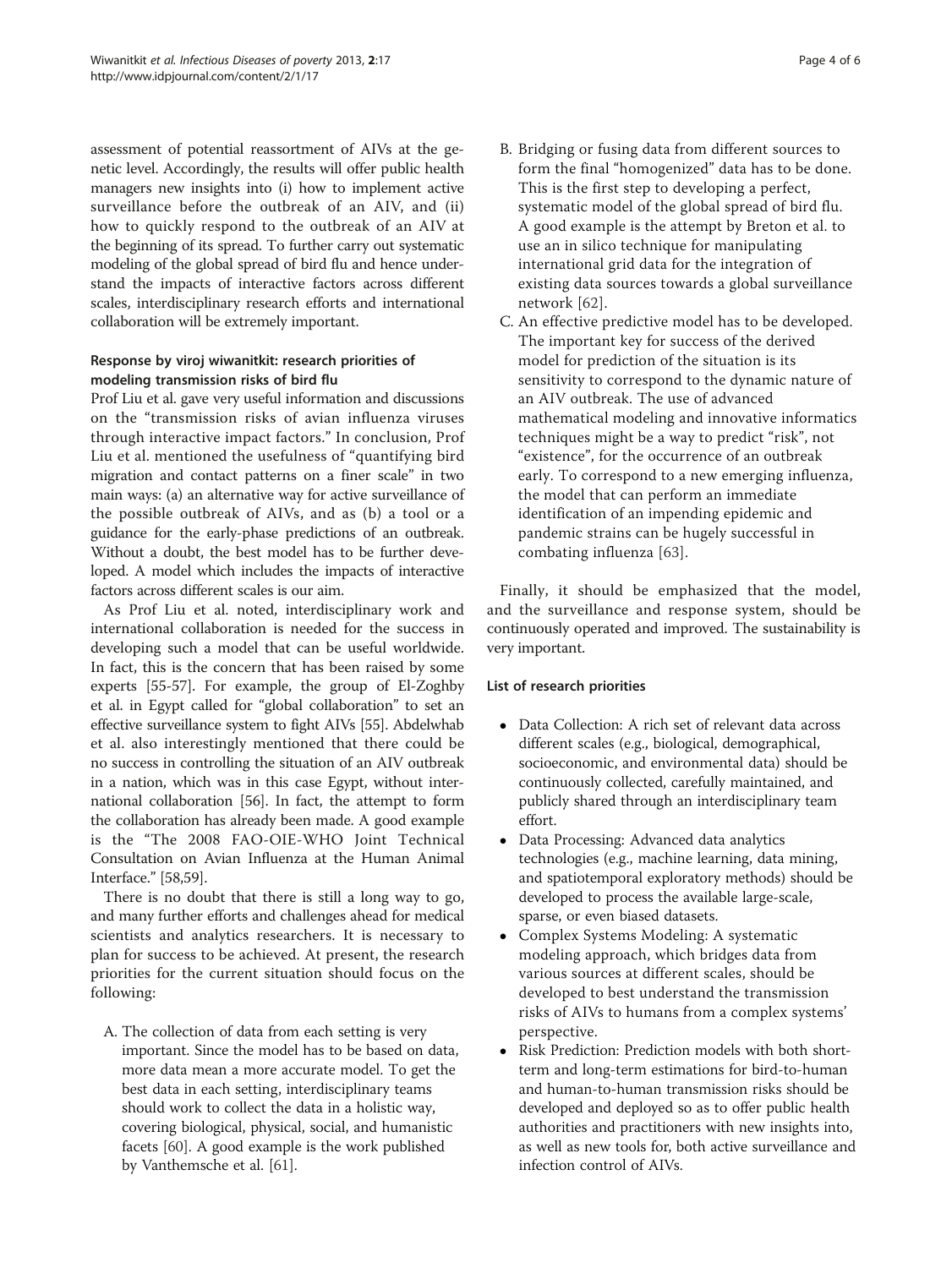<span id="page-4-0"></span> Simulation and Optimization: Advanced computer simulation tools and optimization approaches should be developed and deployed to (i) envision the real-world situations for the potential spread of AIVs, and (ii) provide optimal decision-making strategies for public health authorities and practitioners to quickly respond to the emergence of AIV outbreaks. All above-mentioned systems should be continuously operated and improved based on the data from dynamically changing environments.

# Additional file

[Additional file 1:](http://www.biomedcentral.com/content/supplementary/2049-9957-2-17-S1.pdf) Multilingual abstracts in the six official working languages of the United Nations.

#### Competing interests

The authors declare that they have no competing interests.

#### Authors' contributions

VW draft the Part 2 and Part 4, BS and JL draft the Part 3 and Box 1. XNZ draft the Part 1. VW, BS, SX, GJY, XNZ, JL improved the whole manuscript and approved the final version.

#### Author details

<sup>1</sup>Wiwanitkit House, 10160, Bangkhae, Bangkok, Thailand. <sup>2</sup>Hainan Medical University, Haikou 570100, China. <sup>3</sup> Faculty of Medicine, University of Nis, Nis 18000, Serbia. <sup>4</sup>Department of Computer Science, Hong Kong Baptist University, Waterloo Road, Kowloon Tong, Hong Kong. <sup>5</sup>The Jockey Club School of Public Health and Primary Care, Chinese University of Hong Kong, New Territories, Hong Kong. <sup>6</sup>National Institute of Parasitic Diseases, Chinese Center for Disease Control and Prevention, Shanghai 200025, China. <sup>7</sup>Key Laboratory of Parasite and Vector Biology, MOH, Shanghai 200025, China. 8 WHO Collaborating Center for Malaria, Schistosomiasis and Filariasis, Shanghai 200025, China.

#### Received: 17 July 2013 Accepted: 6 August 2013 Published: 8 August 2013

#### References

- 1. Shi B, Xia S, Yang GJ, Zhou XN, Liu J: Inferring the potential risks of H7N9 infection by spatiotemporally characterizing bird migration and poultry distribution in eastern China. Infect Dis Poverty 2013, 2(1):8.
- 2. Ríos-Soto KR, Song B, Castillo-Chavez C: Epidemic spread of influenza viruses: The impact of transient populations on disease dynamics. Math Biosci Eng 2011, 8(1):199–222.
- 3. Dugan VG: A robust tool highlights the influence of bird migration on influenza A virus evolution. Mol Ecol 2012, 21(24):5905–5907.
- 4. Muzyka D, Pantin-Jackwood M, Spackman E, Stegniy B, Rula O, Shutchenko P: Avian influenza virus wild bird surveillance in the Azov and Black Sea regions of Ukraine (2010–2011). Avian Dis 2012, 56(4 Suppl):1010–1016.
- Takekawa JY, Newman SH, Xiao X, Prosser DJ, Spragens KA, Palm EC, Yan B, Li T, Lei F, Zhao D, Douglas DC, Muzaffar SB, Ji W: Migration of waterfowl in the East Asian flyway and spatial relationship to HPAI H5N1 outbreaks. Avian Dis 2010, 54(1 Suppl):466–476.
- Nelson RJ, Demas GE: Seasonal changes in immune function. Q Rev Biol 1996, 71(4):511–548.
- 7. Hegemann A, Matson KD, Both C, Tieleman BI: Immune function in a free-living bird varies over the annual cycle, but seasonal patterns differ between years. Oecologia 2012, 170(3):605–618.
- Prosser DJ, Cui P, Takekawa JY, Tang M, Hou Y, Collins BM, Yan B, Hill NJ, Li T, Li Y, Lei F, Guo S, Xing Z, He Y, Zhou Y, Douglas DC, Perry WM, Newman SH: Wild bird migration across the Qinghai-Tibetan plateau: a transmission route for highly pathogenic H5N1. PLoS One 2011, 6(3):e17622.
- 9. Gilbert M, Newman SH, Takekawa JY, Loth L, Biradar C, Prosser DJ, Balachandran S, Subba Rao MV, Mundkur T, Yan B, Xing Z, Hou Y, Batbayar N, Natsagdorj T, Hogerwerf L, Slingenbergh J, Xiao X: Flying over an infected landscape: distribution of highly pathogenic avian influenza H5N1 risk in South Asia and satellite tracking of wild waterfowl. Ecohealth 2010, 7(4):448–458.
- 10. Newman SH, Hill NJ, Spragens KA, Janies D, Voronkin IO, Prosser DJ, Yan B, Lei F, Batbayar N, Natsagdorj T, Bishop CM, Butler PJ, Wikelski M, Balachandran S, Mundkur T, Douglas DC, Takekawa JY: Eco-virological approach for assessing the role of wild birds in the spread of avian influenza H5N1 along the Central Asian Flyway. PLoS One 2012, 7(2):e30636.
- 11. Ahmed SS, Themudo GE, Christensen JP, Biswas PK, Giasuddin M, Samad MA, Toft N, Ersbøll AK: Molecular epidemiology of circulating highly pathogenic avian influenza (H5N1) virus in chickens, in Bangladesh, 2007–2010. Vaccine 2012, 30(51):7381–7390.
- 12. Klimov A, Donis RO, Lindstrom SE, York IA, Shu B, Loughlin R, Ferdinand K, Vui DT, Simpson N, Huong NT, Balish A, Dang NH, Jones J, Hoa Do T, Nguyen T, Rivailler P, Davis CT: Evolution of highly pathogenic avian influenza (H5N1) virus populations in Vietnam between 2007 and 2010. Virology 2012, 432(2):405–416.
- 13. Lam TT, Hon CC, Lemey P, Pybus OG, Shi M, Tun HM, Li J, Jiang J, Holmes EC, Leung FC: Phylodynamics of H5N1 avian influenza virus in Indonesia. Mol Ecol 2012, 21(12):3062–3077.
- 14. Majidzadeh K, Karimi V, Soleimanidor M, Estabragh AS, Barin A, Langeroudi AG: Phylogenetic study on nonstructural (NS) gene of H9N2 isolated from broilers in Iran during 1998–2007. Pak J Biol Sci 2011, 14(17):838–843.
- 15. Sims LD, Domenech J, Benigno C, Kahn S, Kamata A, Lubroth J, Martin V, Roeder P: Origin and evolution of highly pathogenic H5N1 avian influenza in Asia. Vet Rec 2005, 157(6):159–164.
- 16. Jadhao SJ, Nguyen DC, Uyeki TM, Shaw M, Maines T, Rowe T, Smith C, Huynh LP, Nghiem HK, Nguyen DH, Nguyen HK, Nguyen HH, Hoang LT, Nguyen T, Phuong LS, Klimov A, Tumpey TM, Cox NJ, Donis RO, Matsuoka Y, Katz JM: Genetic analysis of avian influenza A viruses isolated from domestic waterfowl in live-bird markets of Hanoi, Vietnam, preceding fatal H5N1 human infections in 2004. Arch Virol 2009, 154(8):1249–1261.
- 17. Pavade G, Awada L, Hamilton K, Swayne DE: The influence of economic indicators, poultry density and the performance of veterinary services on the control of high-pathogenicity avian influenza in poultry. Rev Sci Tech 2011, 30(3):661–671.
- 18. Capua I, Cattoli G: Prevention and control of highly pathogenic avian influenza with particular reference to H5N1. Virus Res 2013. pii: S0168-1702(13)00116-0. doi: [10.1016/j.virusres.2013.04.002](http://dx.doi.org/10.1016/j.virusres.2013.04.002). [Epub ahead of print].
- 19. Sultana R, Nahar N, Rimi NA, Azad S, Islam MS, Gurley ES, Luby SP: Backyard poultry raising in Bangladesh: a valued resource for the villagers and a setting for zoonotic transmission of avian influenza. A qualitative study. Rural Remote Health 2012, 12:1927.
- 20. Fournié G, Guitian J, Desvaux S, Cuong VC, Dung Do H, Pfeiffer DU, Mangtani P, Ghani AC: Interventions for avian influenza A (H5N1) risk management in live bird market networks. Proc Natl Acad Sci U S A 2013, 110(22):9177–82.
- 21. Miller RS, Steven JS, Judy EA, Emi KS: Assessment of introduction pathway for novel avian influenza virus into North America by wild birds from Eurasia. Fort Collins: USDA:APHIS:VS: Center for Epidemology and Animal Health; 2013.
- 22. Kilpatrick AM, Chmura AA, Gibbons DW, Fleischer RC, Marra PP, Daszak P: Predicting the global spread of H5N1 avian influenza. Proc Natl Acad Sci 2006, 103(51):19368–19373.
- 23. Liang L, Xu B, Chen Y, Liu Y, Cao W, Fang L, Feng L, Goodchild MF, Gong P: Combining spatial-temporal and phylogenetic analysis approaches for improved understanding on global H5N1 transmission. PLoS One 2010, 5(10):e13575.
- 24. Migratory Bird Program. Source: [http://www.fws.gov/migratorybirds/flyways.html.](http://www.fws.gov/migratorybirds/flyways.html)
- 25. Liu D, Shi W, Shi Y, Wang D, Xiao H, Li W, Bi Y, et al: Origin and diversity of novel avian influenza A H7N9 viruses causing human infection: phylogenetic, structural, and coalescent analyses. Lancet 2013, 381(9881):1926–1932.
- 26. Gao R, Cao B, Hu Y, Feng Z, Wang D, Hu W, Chen J, et al: Human infection with a novel avian-origin influenza A (H7N9) virus. N Engl J Med 2013, 368(20):1888–1897.
- 27. Widjaja L, Krauss SL, Webby RJ, Xie T, Webster RG: Matrix gene of influenza a viruses isolated from wild aquatic birds: ecology and emergence of influenza a viruses. J Virol 2004, 78(16):8771–8779.